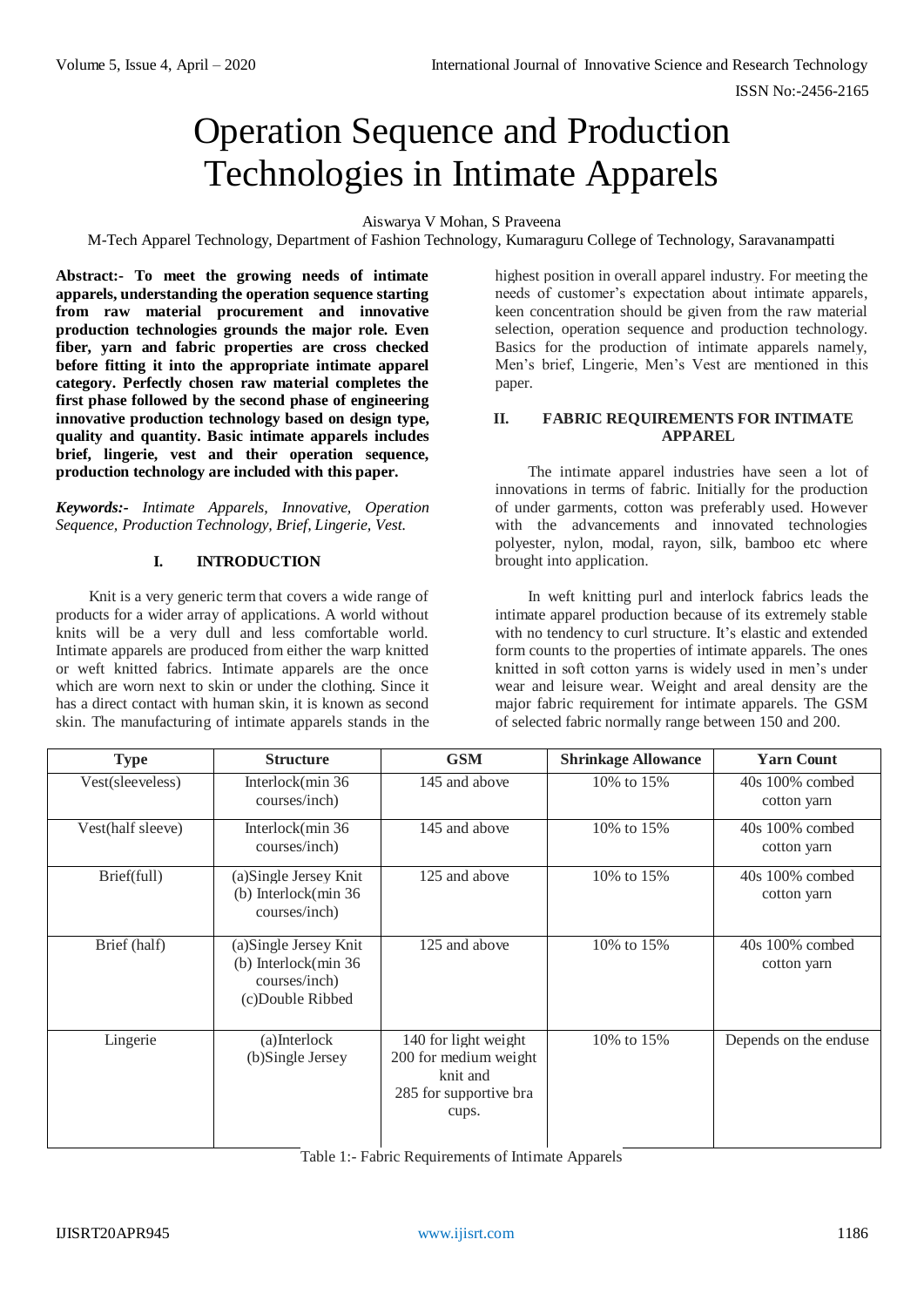ISSN No:-2456-2165

## **III. OPERATION SEQUENCE AND PRODUCTION TECHNIQUES**

# *Men's Brief:*

These are type of short, snug underwear having different styles with the waist band attached to fabric.

- *Types of Briefs:*
- $\checkmark$  Boxers-under wear for more breathability
- $\checkmark$  Boxer brief combination of boxers and briefs
- $\checkmark$  Trunks A kind of Men's undergarment
- $\checkmark$  Brief best underwear for men



Fig 1:- Operation flow chart for men's brief

| <b>OP</b>                                                                    | <b>Sewing Process</b>    | <b>Stitches</b>  | <b>Machine</b>    |
|------------------------------------------------------------------------------|--------------------------|------------------|-------------------|
|                                                                              | <b>Bind Fly Panels</b>   | 406 cover stitch | 4TOL              |
|                                                                              | Join & Tape Front        | 410 cover stitch | 4TOL              |
|                                                                              | <b>Bind Leg Openings</b> | 406 cover stitch | 4TOL              |
|                                                                              | Close Crotch             | 607 cover stitch | 5TOL              |
|                                                                              | Close Elastic Waistband  | 607 cover stitch | 5TOL              |
|                                                                              | Set Elastic Waistband    | 407 cover stitch | 4TOL              |
|                                                                              | Set Label to WB          | 301 lock stitch  | 3TOL              |
|                                                                              | <b>Bartack</b>           | Bat tack         | <b>BARTACKING</b> |
| $m + 1 - 2 - 3$<br>$\sim$ $\sim$ 1<br>$1.11 \t1.11 \t0.1$<br>$\cdot$ $\cdot$ |                          |                  |                   |

Table 2:- Sewing process, Stitches and Machines for men's brief

#### **Full Name ofthe Sewing Machine** 3TOL: 3thread over lock stitch 4TOL: 4thread over lock stitch 5TOL: 5thread over lock stitch

Normally, for the manufacturing of men's brief cut and sews method is followed. Reputed brands prefer seamless technology for its production. In cut and sew method, the knitted fabric will be undergone patterning cutting and sewing. Whereas for the later the seamless

machine gives whole garment as output and the additional job to be done is waist band strip fusing.

#### *Lingerie:*

Lingerie is commonly used under garment for women. It includes night wear and light weight bathing suits. They are basically fancy, light weight and smooth ones made of silk, cotton nylon and polyester based fibers.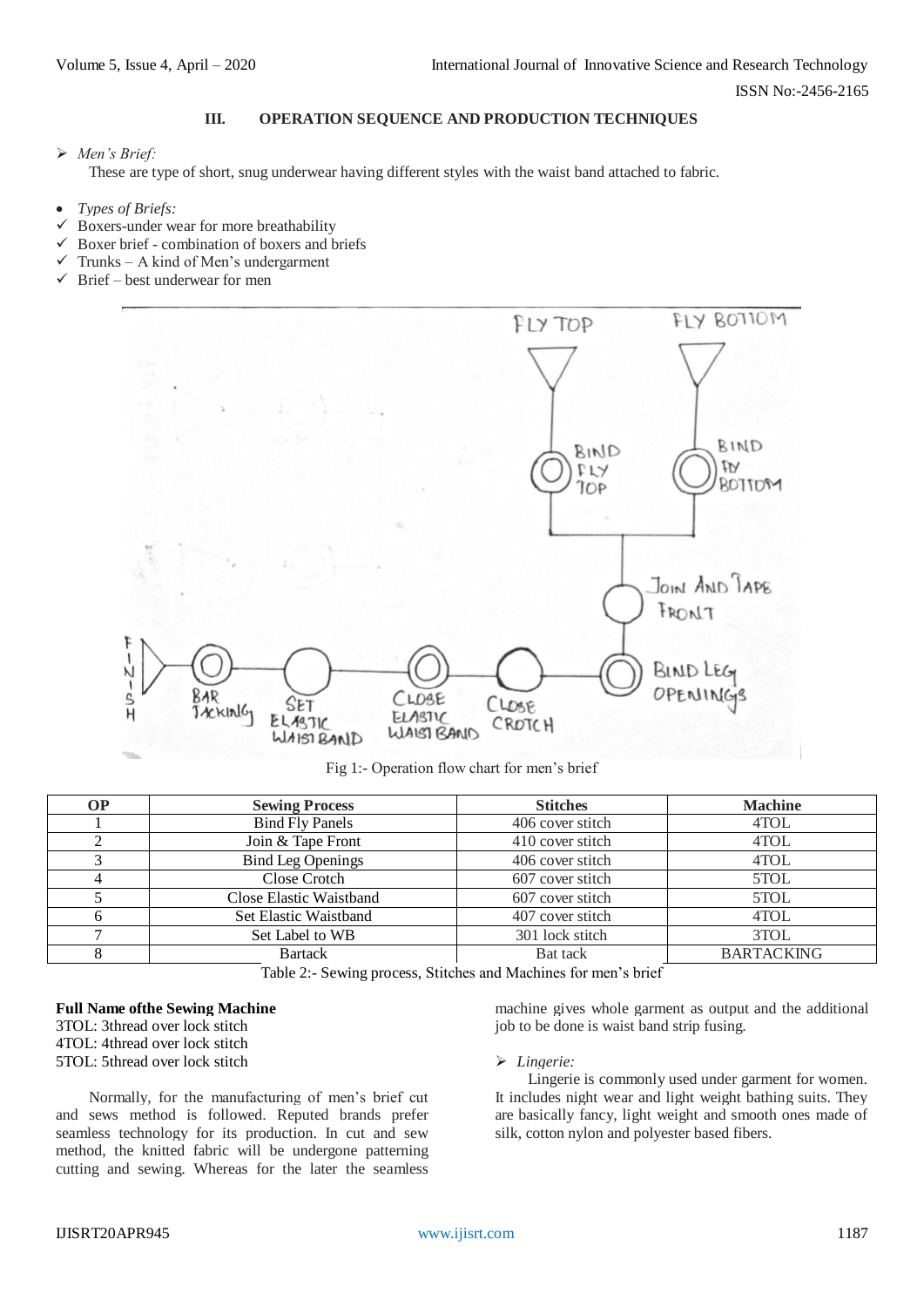ISSN No:-2456-2165

- *Types of Lingerie:*
- Baby Doll Short loose fitted night gown
- $\checkmark$  Basque tight, form fitting bodice
- $\checkmark$  Bloomers baggy underwear till knee
- $\checkmark$  Bodystocking unitard<br> $\checkmark$  Bodice covers body fr
- Bodice covers body from neck to waist
- $\checkmark$  Brassiere close fitting garment(bra)
- $\checkmark$  Bustier form fitting garment
- $\checkmark$  Camisole It covers top body and they are normally sleeveless ones
- $\checkmark$  Chemise one piece garment



Fig 2:- Operation flow chart for lingerie

| <b>OP</b> | <b>SEWING PROCESS</b>                 | <b>SAM</b> | <b>MACHINE</b> |
|-----------|---------------------------------------|------------|----------------|
|           | Join Cups                             | 0.57       | <b>SNLS</b>    |
|           | <b>Attach Tape to Cups</b>            | 0.73       | <b>DNLS</b>    |
| 3         | attach Elastic to side cups           | 0.44       | 3SZZ           |
|           | Set support Panels                    | 0.39       | <b>SNLS</b>    |
|           | Serge support panels                  | 0.62       | 3TOL           |
| 6         | Join support panels, cup and<br>front | 1.52       | <b>SNLS</b>    |
|           | Attach coverstitch tape to<br>front   | 0.61       | <b>DNLS</b>    |
| 8         | Join backs to cups                    | 0.55       | <b>SNLS</b>    |
| 9         | Attach coverstitch tape to<br>sides   | 0.47       | <b>DNLS</b>    |
| 10        | Attach lace and tape to cups          | 0.76       | <b>DNLS</b>    |
| 11        | Attach elastic to band                | 0.90       | ZZ             |
| 12        | Attach upper elastic & straps         | 0.91       | 3SZZ           |
| 13        | Cover support panels edges            | 0.54       | 3TOL           |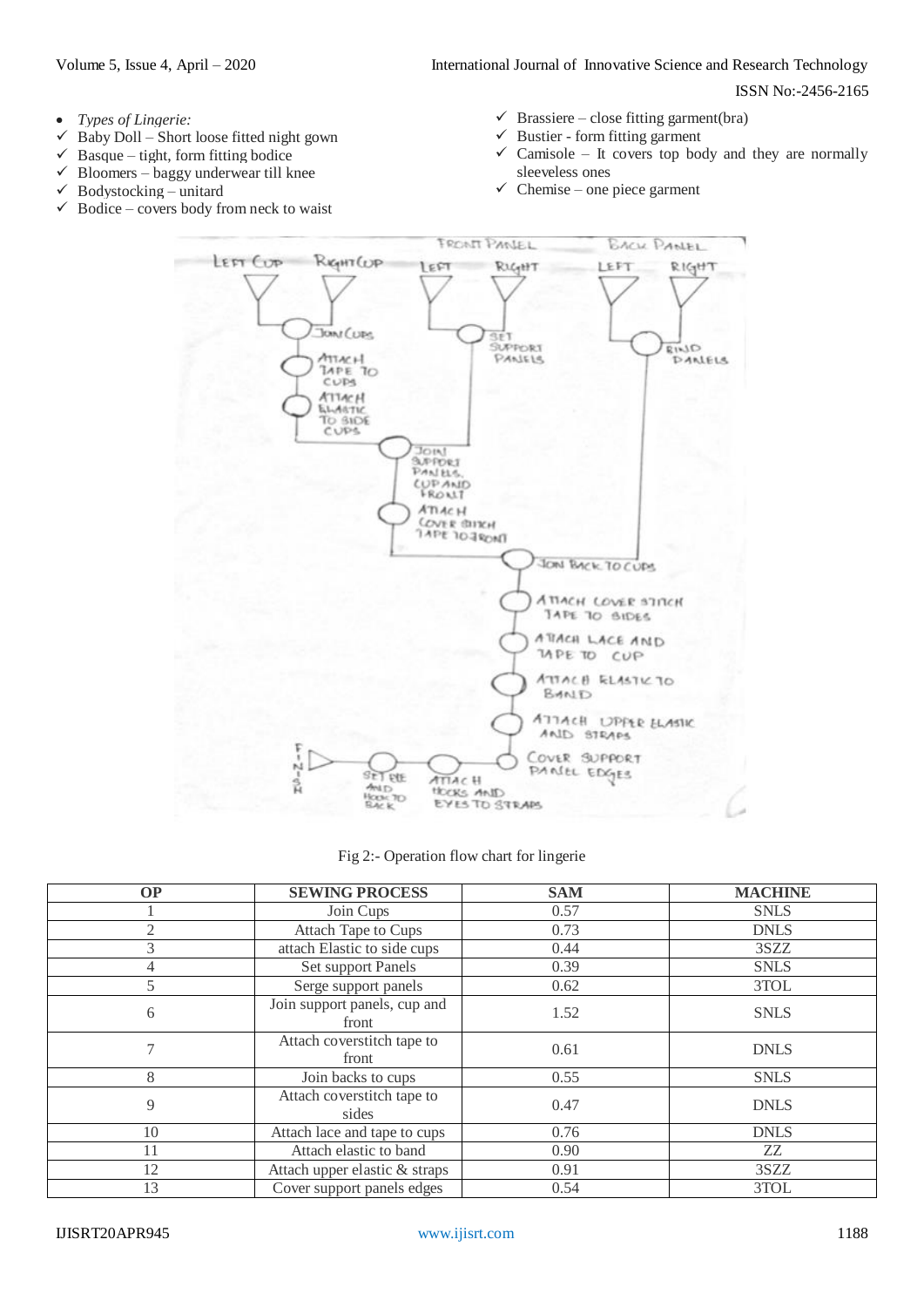ISSN No:-2456-2165

| 14 | Attach hooks and eyes to<br>straps | 1.39  | <b>SNLS</b> |
|----|------------------------------------|-------|-------------|
|    | Set eye to back                    | 0.36  | 77          |
|    | Set hook to back                   | 0.50  | <b>SNLS</b> |
|    | Attach trimming to front           | 0.25  | <b>SNLS</b> |
|    | Trim thread and inspect            | 1.00  | <b>MAN</b>  |
|    | <b>Total SAM</b>                   | [2.5] |             |

Table 3:- Sewing process, Stitches and Machines for lingerie

### **Full Name of the Sewing Machine**

SNLS: Single Needle Lock Stitch machine DNLS: Double Needle Lock stitch machine 3TOL: 3 thread over lock ZZ: Zig -zag sewing machine MAN: Manual work

#### *Recent Developments:*

Invention of 'Bra Ring Machine' had made a drastic development in the lingerie production. The production speed ranges from 45 to 90 pieces per min with adjustable feeding length and radius of ring. 'Bra Wires Bending and Cutting Machine' easily helps to operate and adjust the arcs and shapes of bra wires. 'Fabric Bra Cup Molding Machine' helps in molding different types of fabric bra cups by the method of thermal pressing using bullet head moulds. A seamless sewing technology is used by 'Ultrasonic Bra Strap Welding Machine' to create wireless welding for straps and to smooth the joins.

#### *Men's Vest:*

Men's vest is intimate apparel worn underneath a shirt to protect body from sweat and odour. It may either come in short sleeves or in sleeveless.

- *Types of Men's Vest:*
- $\checkmark$  A-Shirt athletic shirt
- $\checkmark$  T-shirt short sleeved crew necked collarless shirts



Fig 3:- Operation flow chart for men's vest